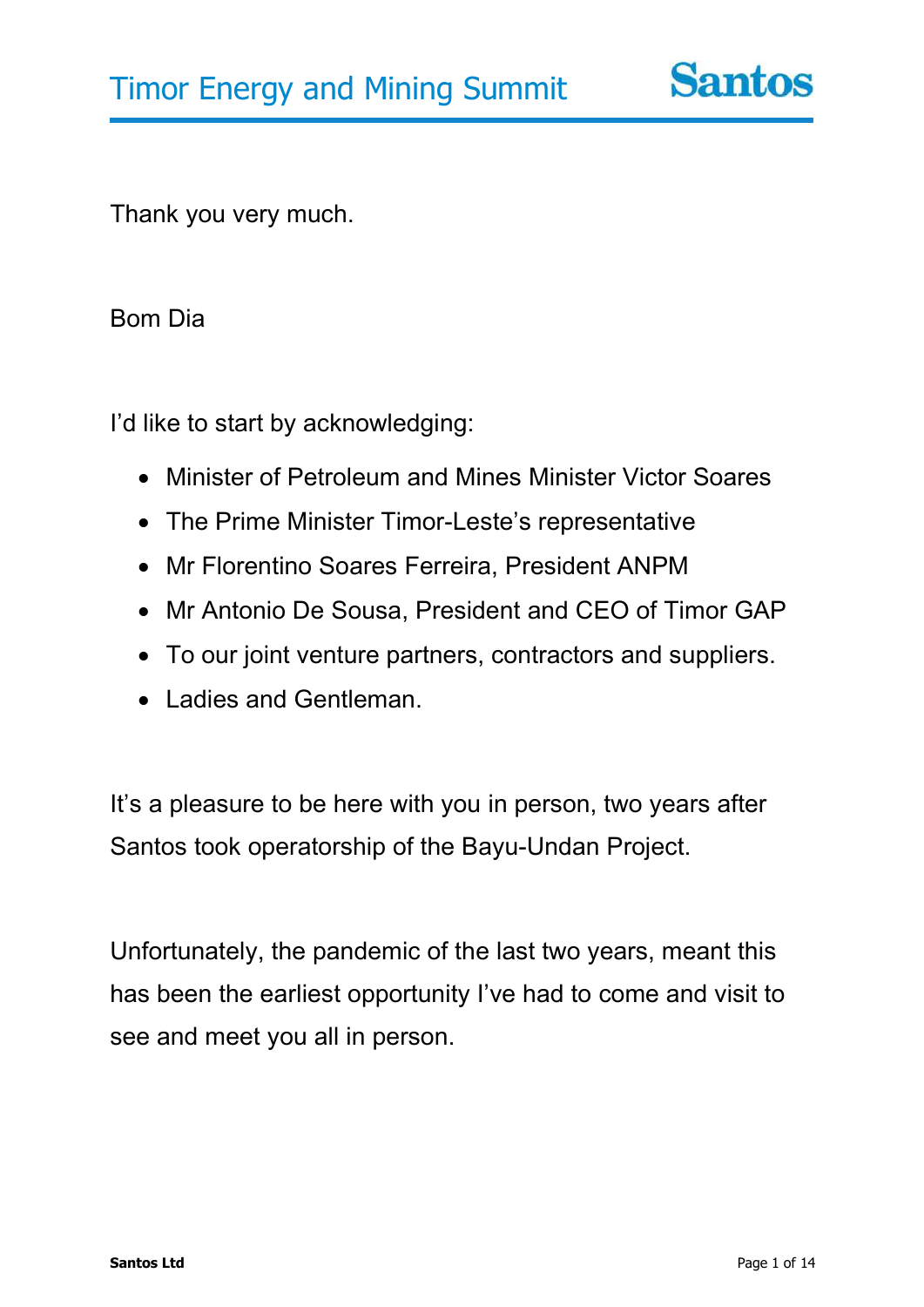

The pandemic threw up many challenges, one of the most frustrating has been the inability to have these face-to-face conversations.

It's great to be here in this, a milestone year for Timor-Leste.

Twenty years of restoration of independence.

There is much to be proud of in your nation's young history and I know at Santos we're proud of working and developing together with the people of Timor for 20 years.

Timor has an important voice in the international community and particularly in our Indo-Pacific region.

You strongly stand for high levels of freedoms, of democracy and political choice, of the press and of religion.

Your hard fought freedoms and the strong people-to-people ties we share mean our relationships will only continue to strengthen.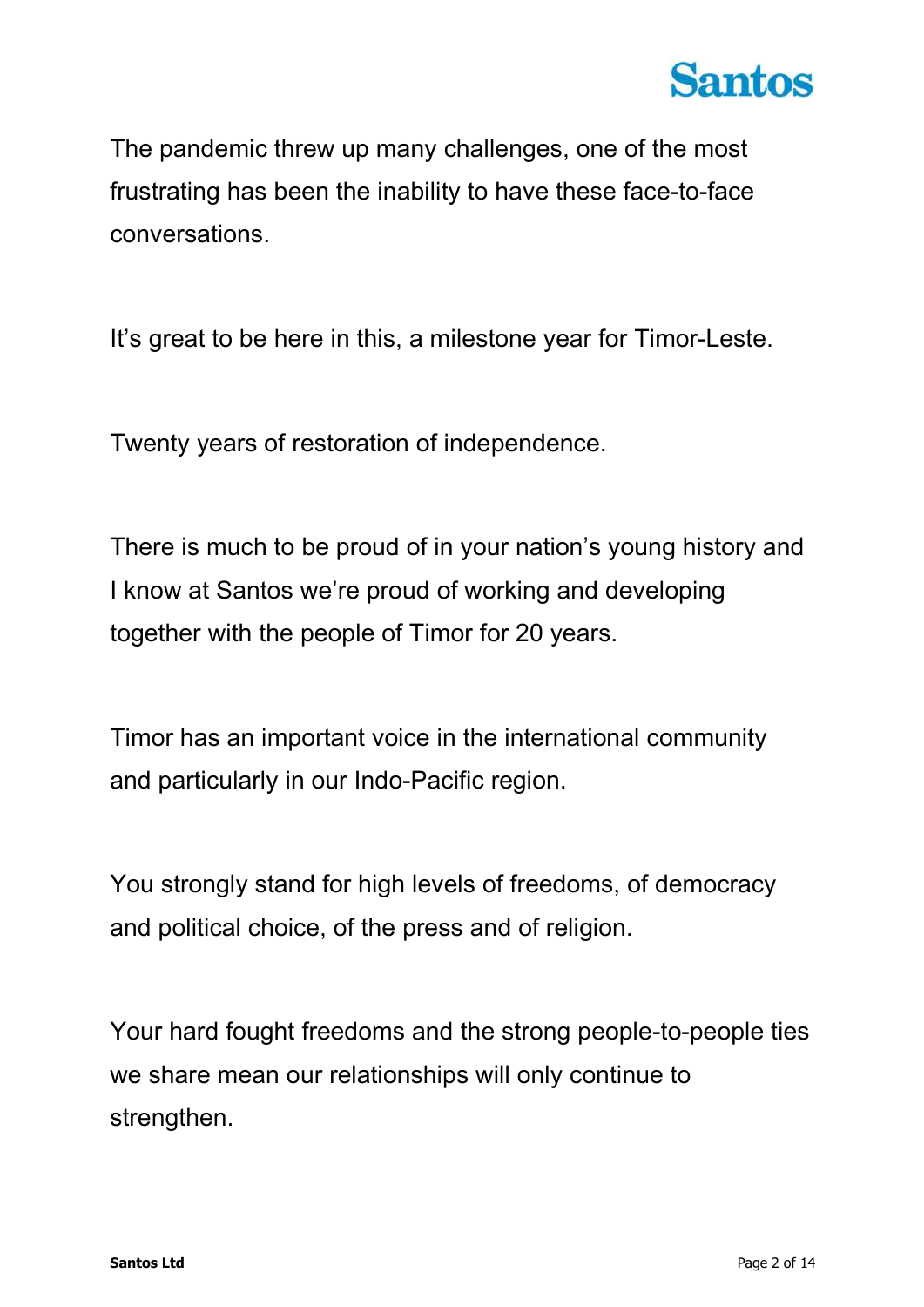

I was reflecting last night about the people-to-people ties that we share. Those ties that have been built on the physical connection of the Bayu-Undan project from Timor-Leste to Australia.

That pipeline and the project represent the connectedness of our two countries

This week, we celebrate what has been achieved over the past two decades and we also look forward to the future and those priorities we will achieve together.

For Santos, we celebrate not only the 20 years of investing in Timor Leste and developing Bayu-Undan together but also two years since we took over operatorship from ConocoPhillips.

During the past two decades, the Bayu-Undan project has played a critical role in the financial independence of the Timorese people with over US\$21 billion contributed to the Timor Leste nation.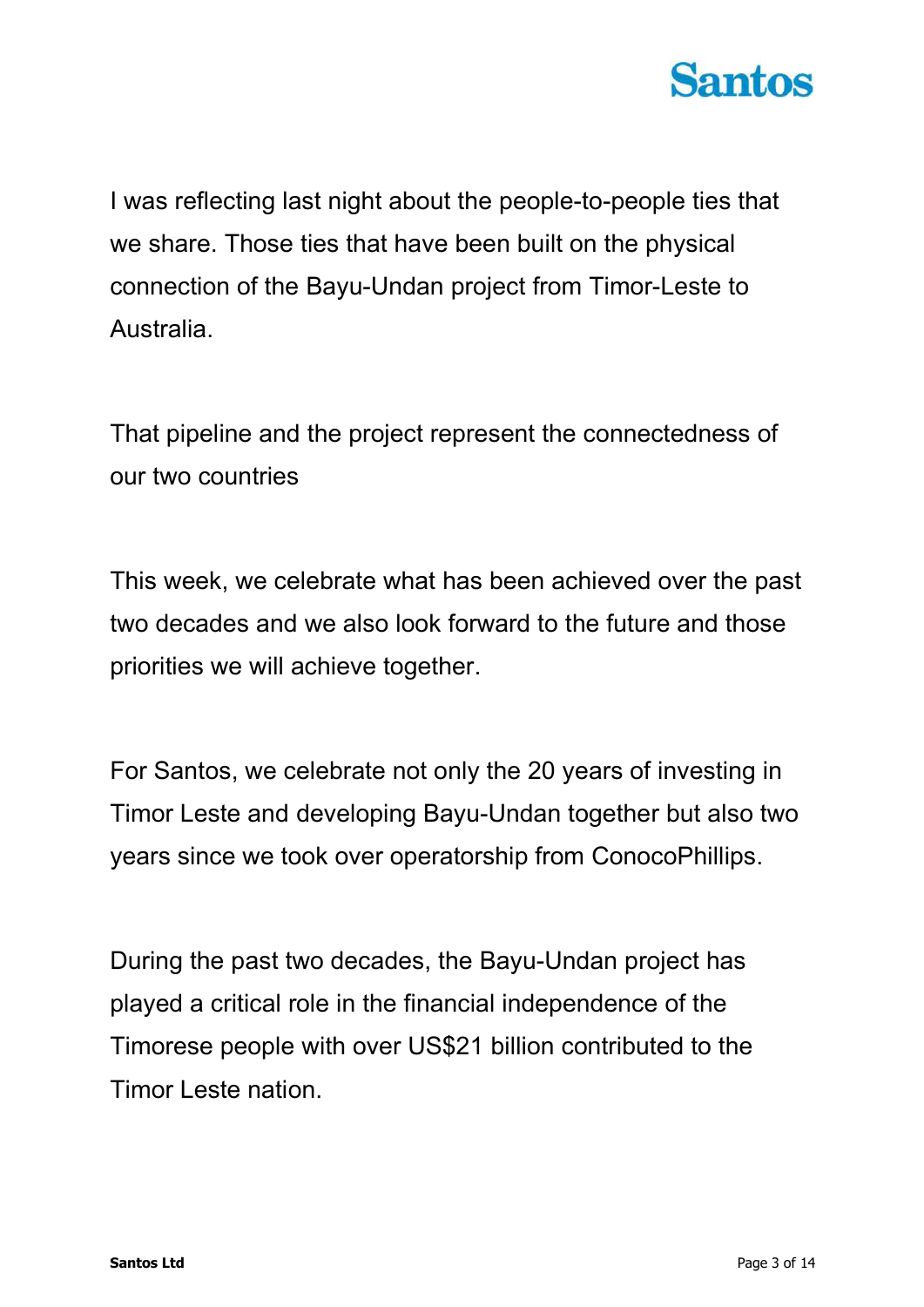

The project has created local jobs, it has generated revenues for government and driven investment in and strengthened communities.

Importantly, the Bayu-Undan project has a focus on local content and local employment. I believe at Santos, we will further strengthen this local focus.

Over its life, the project has invested more than US\$190 million on local content right here in Timor and almost 500 Timor-Leste nationals are employed across the project.

At the start of last year, Santos and our joint venture partners, commenced a 3-well infill drilling program at the Bayu-Undan field.

This program was not in the pipeline prior to us taking over the operator of the project. We know how important extending Bayu-Undan's field life is for the people of Timor and so, upon taking operatorship, we got straight to work on options to do exactly that.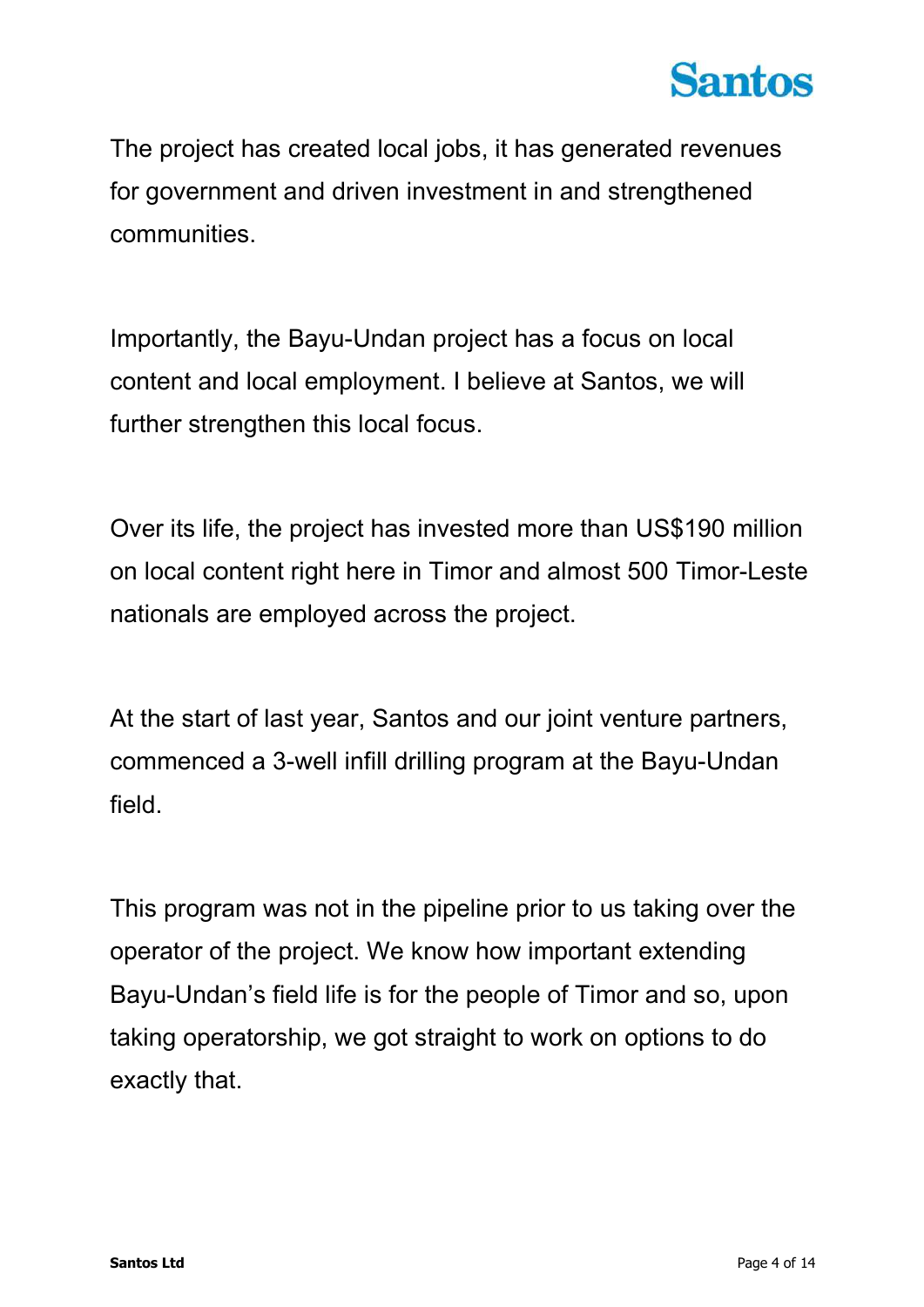

The drilling program extended the life of the project by about a year and delivered value for both the Bayu-Undan joint venture and the people of Timor-Leste and the jobs and investment a program like this creates.

The drilling program was achieved on plan and on budget even with the increased difficulties that operating during a pandemic caused. Those outstanding results are a testament to many of you in the room and I want to thank not only the Santos people, the government and regulator, but all of our partners, our suppliers and our contractors on delivering that result.

As a result of that campaign through last year, we spent more than \$5 million on goods and services from Timorese businesses.

Extracting this additional value benefits our people and their families, the communities who rely on our business and investment and delivers Government's increased revenues.

Strengthening and being a part of the communities where we operate is a core value at Santos.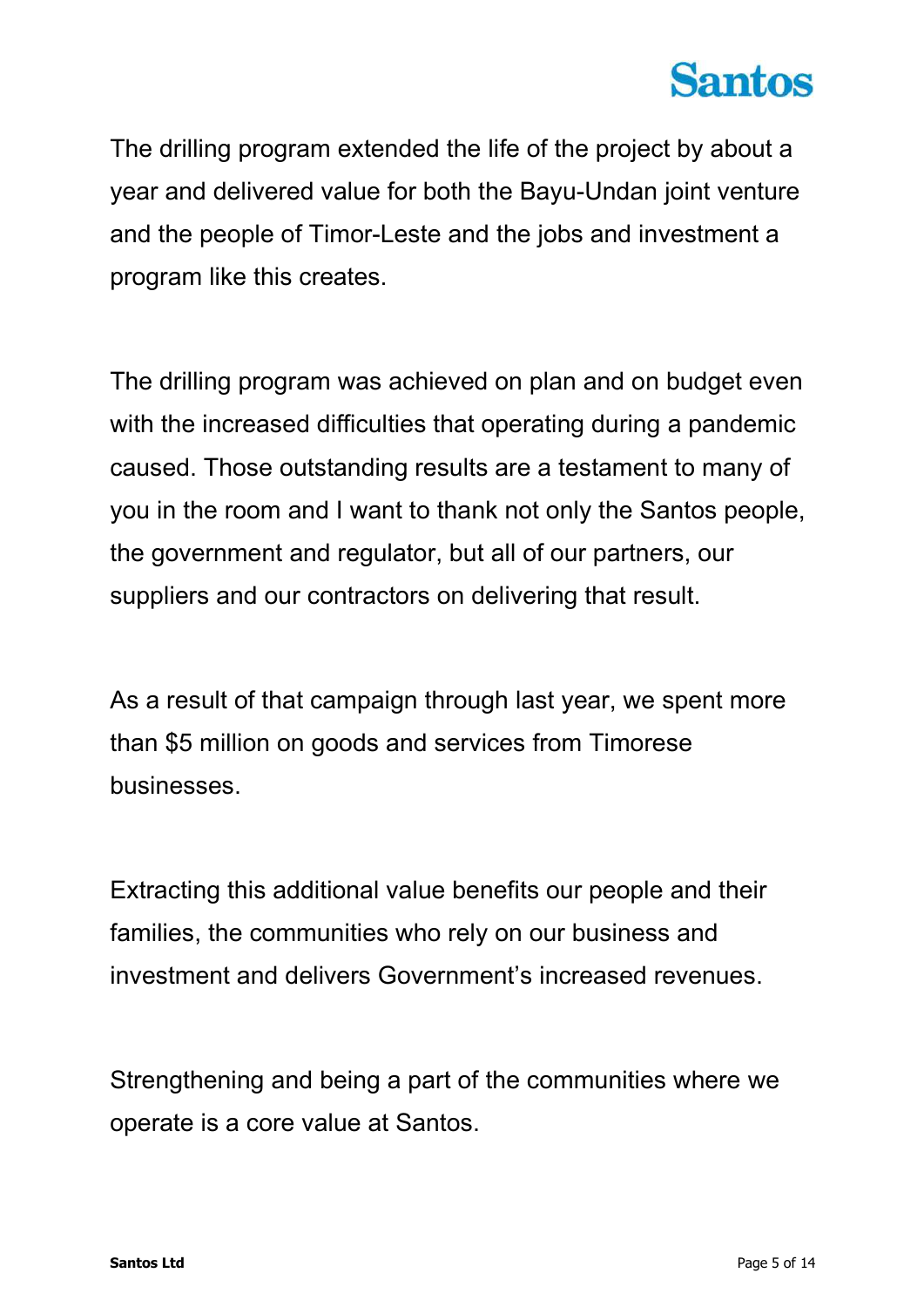

Our commitment to the community here in Timor, is focussed on the three key pillars of education, health and the environment.

Our projects strengthen communities through the jobs and investments they create.

Here in Timor, included in our community program are:

- A Scholarship program, which enables Timorese students to undertake post-graduate studies on energy-related fields in the US. So far, the program has had 25 participants and we are exploring ways to continue this program into the future with a focus on studies within the Australian tertiary education sector.
- A Vocational Training on Electrical and Instrumentation program that equips young Timorese with electrical and instrumentation skills. Working with the ANPM, two groups have commenced and are currently included in the public and private sectors, with the third program about to commence – so if you are interested in seeing how you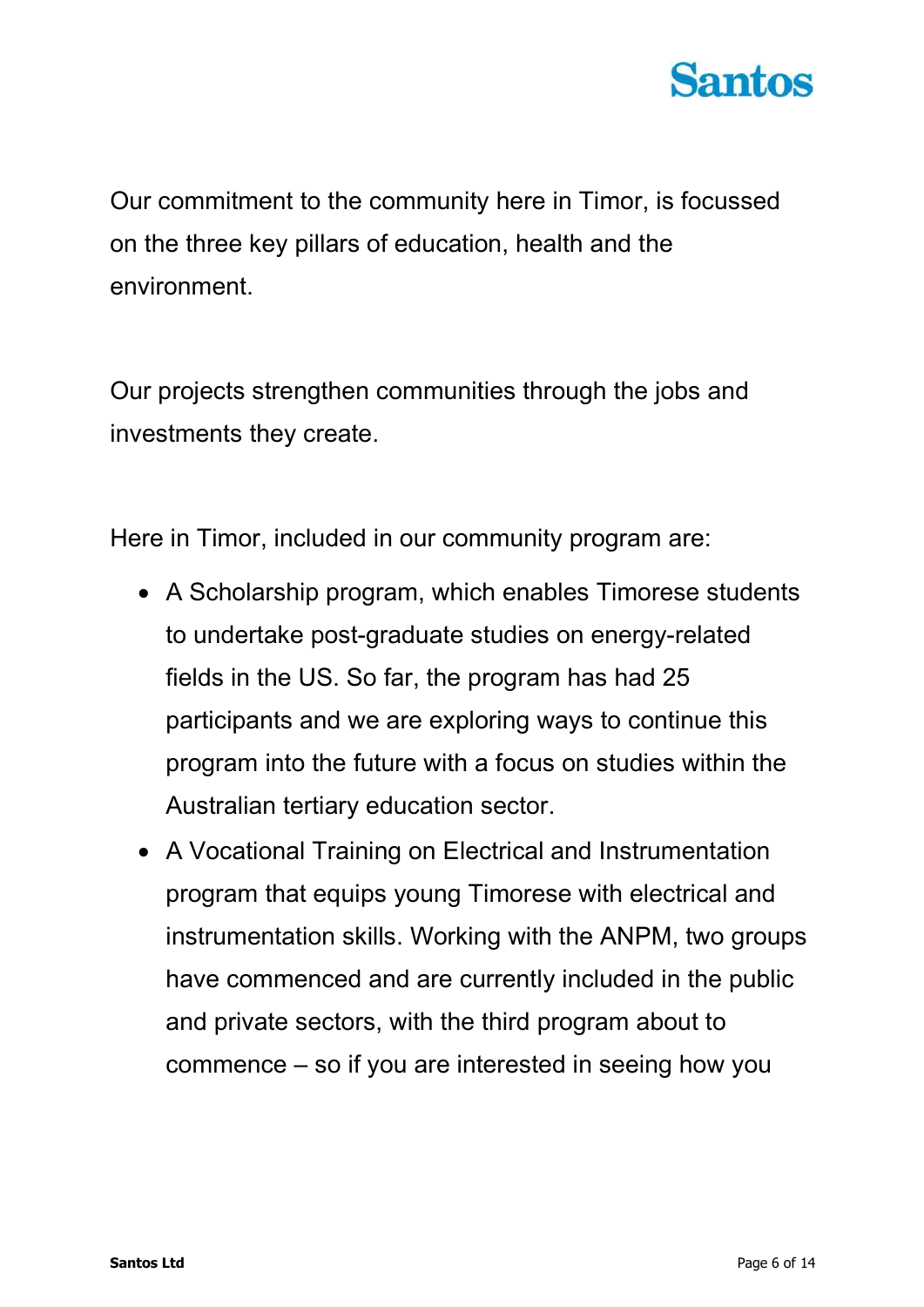

can get involved, please reach out to one of our team at the event here today.

- A nursing development program that, in partnership with St John of God, builds capacity in the Timorese health system to improve public health outcomes across the country based in the Dili National Hospital.
- And, a reforestation project that has planted 37,000 trees across 21 and a half hectares.

While these ongoing programs have long term benefits for both individuals and communities, Santos is also committed to supporting the here and now.

Last April, we stood shoulder-to-shoulder with the people of Timor-Leste during the devastation that occurred as a result of the significant floods.

We donated \$250,000 to the Red Cross to assist with getting people out of harms way to safety, and we assisted with the provision of helicopter support for emergency relief. However, we know the true devastation of these natural disasters last well after the immediate, emergency response.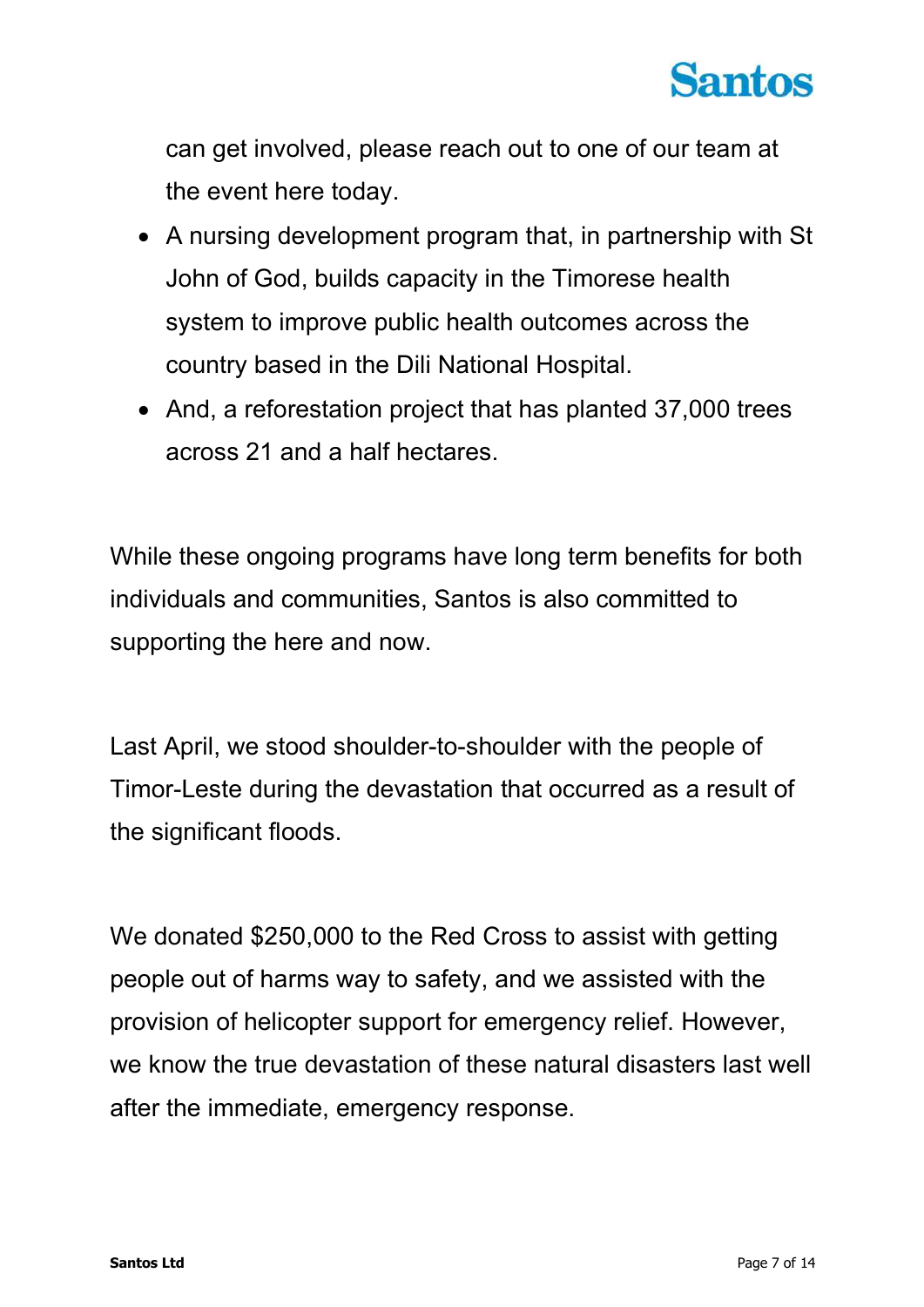

We have continued to support those recovery efforts and I'm glad to have heard about those efforts since arriving here yesterday.

While extremely proud of the bonds and partnerships we have fostered over many years, I am personally very excited about our future.

As I'm sure you would all be aware, Bayu-Undan is coming to the end of its field life.

While the previous operator had plans to move straight to decommissioning of the facilities, we thought there still might be opportunities to be found and so our team, in conjunction with the ANPM and the JV, have done some great work about firstly how to extend the project's field life through optimisation activity and the 3C in-fill drilling program, and secondly, to come up with a long term plan for the facilities.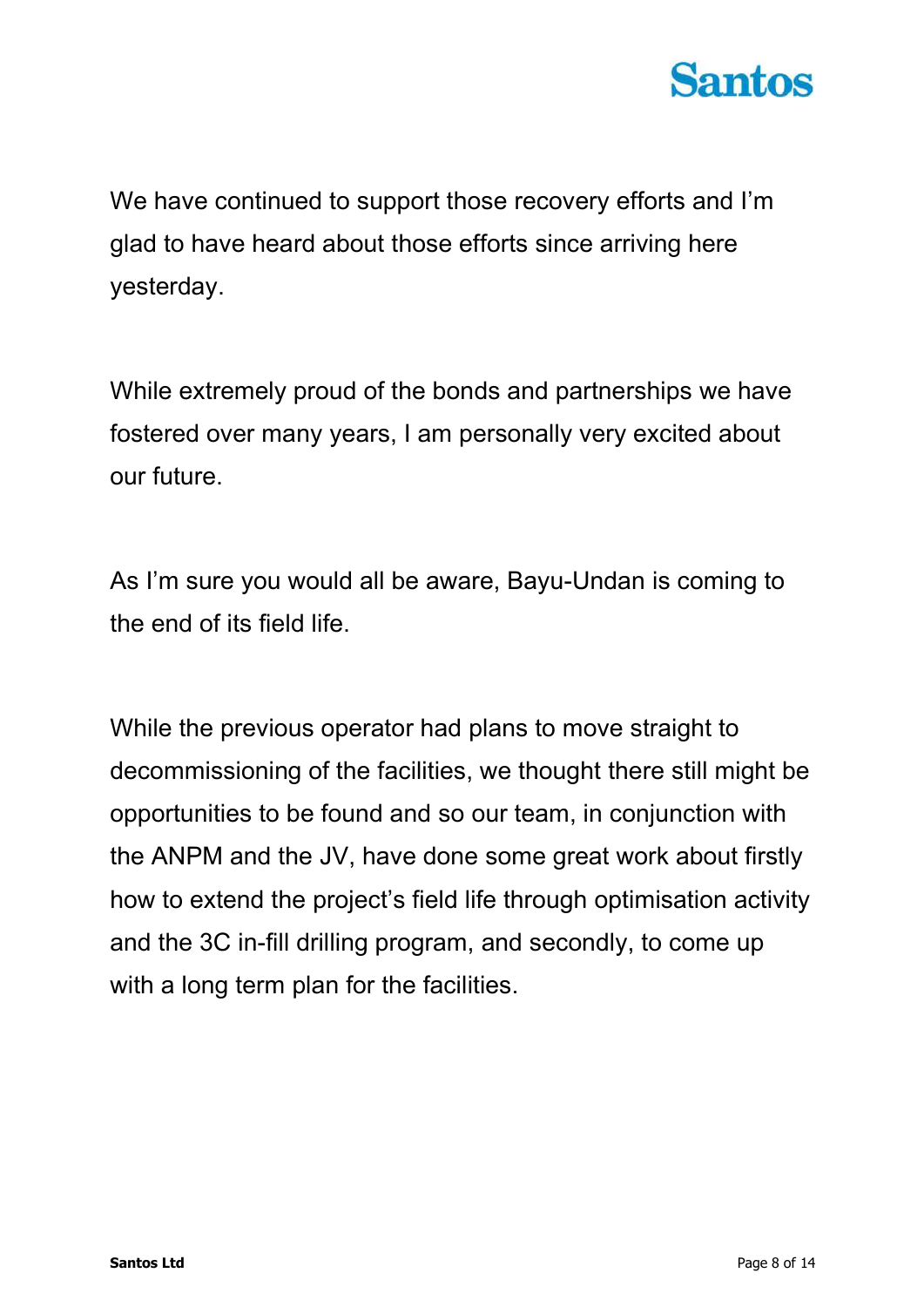## **Santos**

Together with the Timorese Government and the ANPM, that critical work has led us to develop a plan for the world's largest CCS project.

We are seeing a global energy security crisis play out at the moment. The Russian invasion of Ukraine and the supply strike we have seen over recent years has led to a global supply crunch and inflated prices.

What this energy security crisis has shown us is that LNG will continue to be in strong demand for decades to come.

With this demand for natural gas remains strong, we must at the same time, explore ways to make that gas lower emissions.

This where carbon capture and storage will be a game changer and we believe could be a significant new industry for Timor-Leste.

If we are serious about decarbonisation and keeping our economies strong, we must find ways – through technology – to make natural gas and other hydrocarbons cleaner.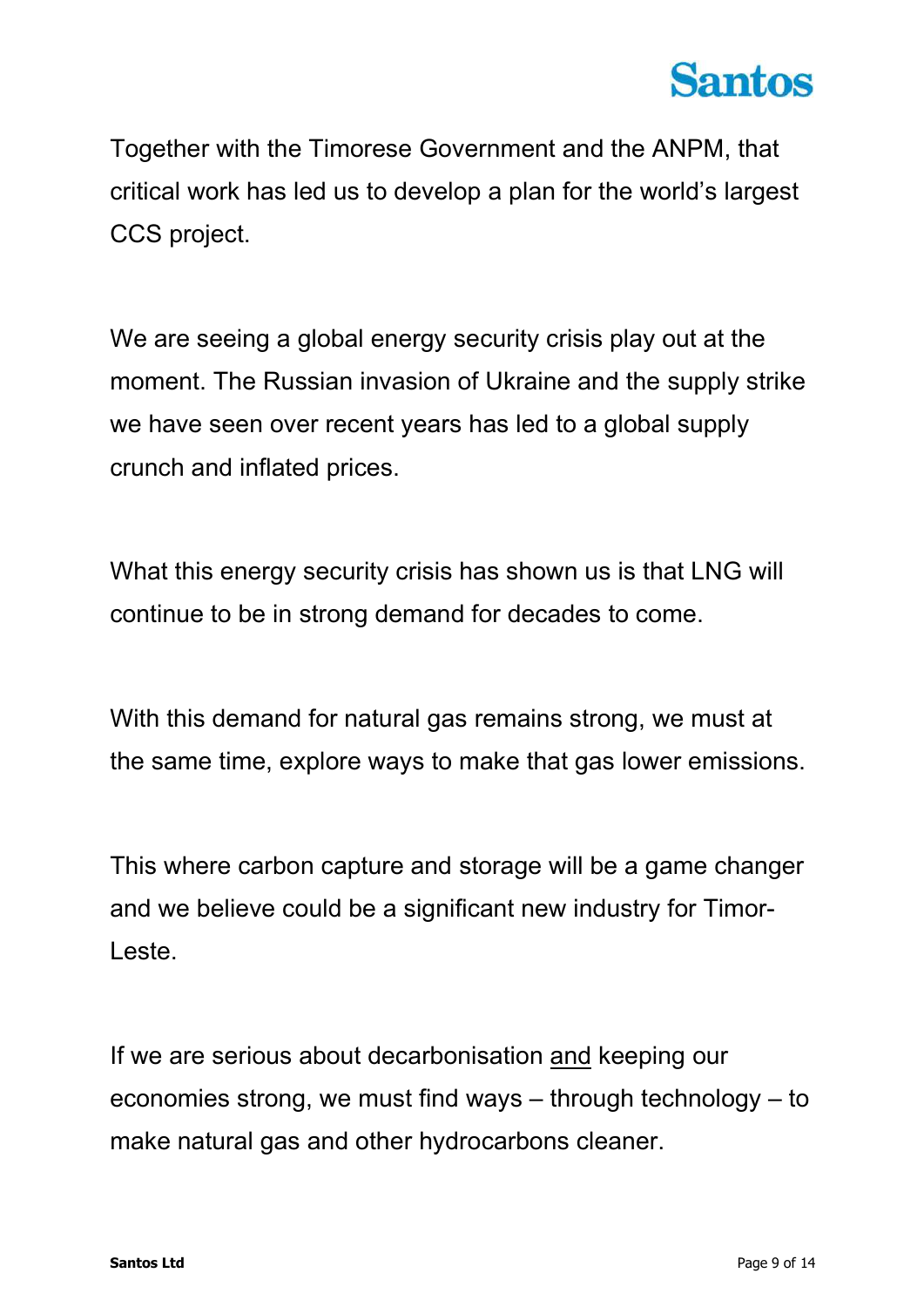

No technology can make a bigger difference to the energy transition than carbon capture and storage, with the International Energy Agency saying it will be almost impossible to achieve net zero by 2050 without it.

Carbon capture and storage will enable us to reduce emissions from the production of natural gas and LNG, but more importantly, it provides the opportunity to help our customers reduce or offset emissions from consumption.

And it will enable the production of clean fuels such as hydrogen from natural gas combined with carbon capture and storage – eliminating Scope 1, 2 and 3 emissions, and at prices that customers will be willing to pay.

In 2050, under the IEA's Net Zero scenario, about half the world's gas production would be used to make hydrogen and about 40 per cent of the world's hydrogen would be made from natural gas.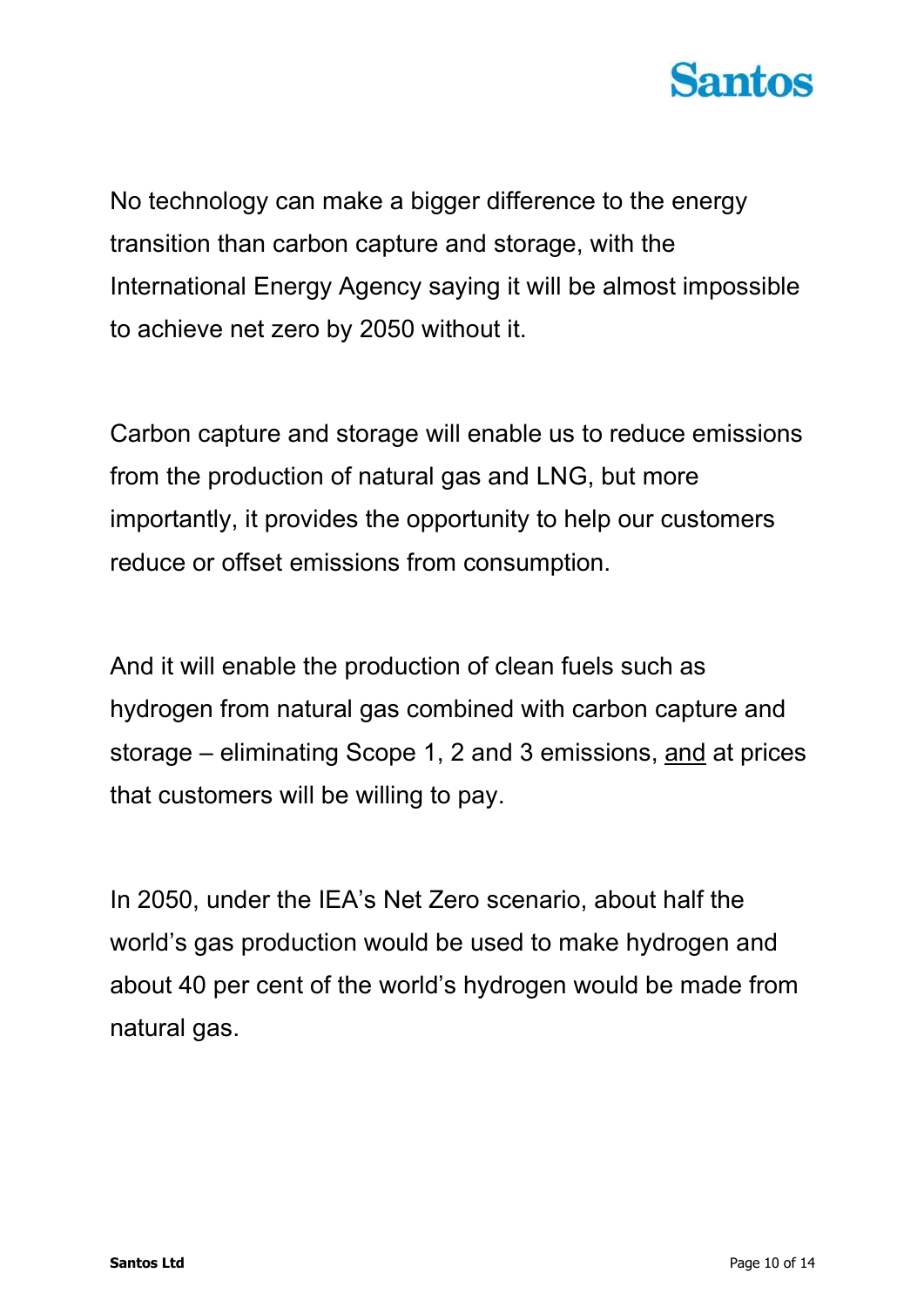

We know CCS works, it's been done before and there are now 27 commercial projects operating around the world today.

The biggest CCS project in the world is in Australia at Gorgon's LNG project in Western Australia.

It has successfully stored six million tonnes of CO2 since it started up in 2019.

And at Santos, we are building a 1.7 million tonne per year CCS project at Moomba, in South Australia's Cooper Basin.

While for Santos, our Moomba project is the first out of the blocks, our project here in Timor-Leste at Bayu-Undan is not far behind!

Earlier this year with our joint venture partners, we entered FEED on the project building on the signing of an MOU with ANPM in September of 2021.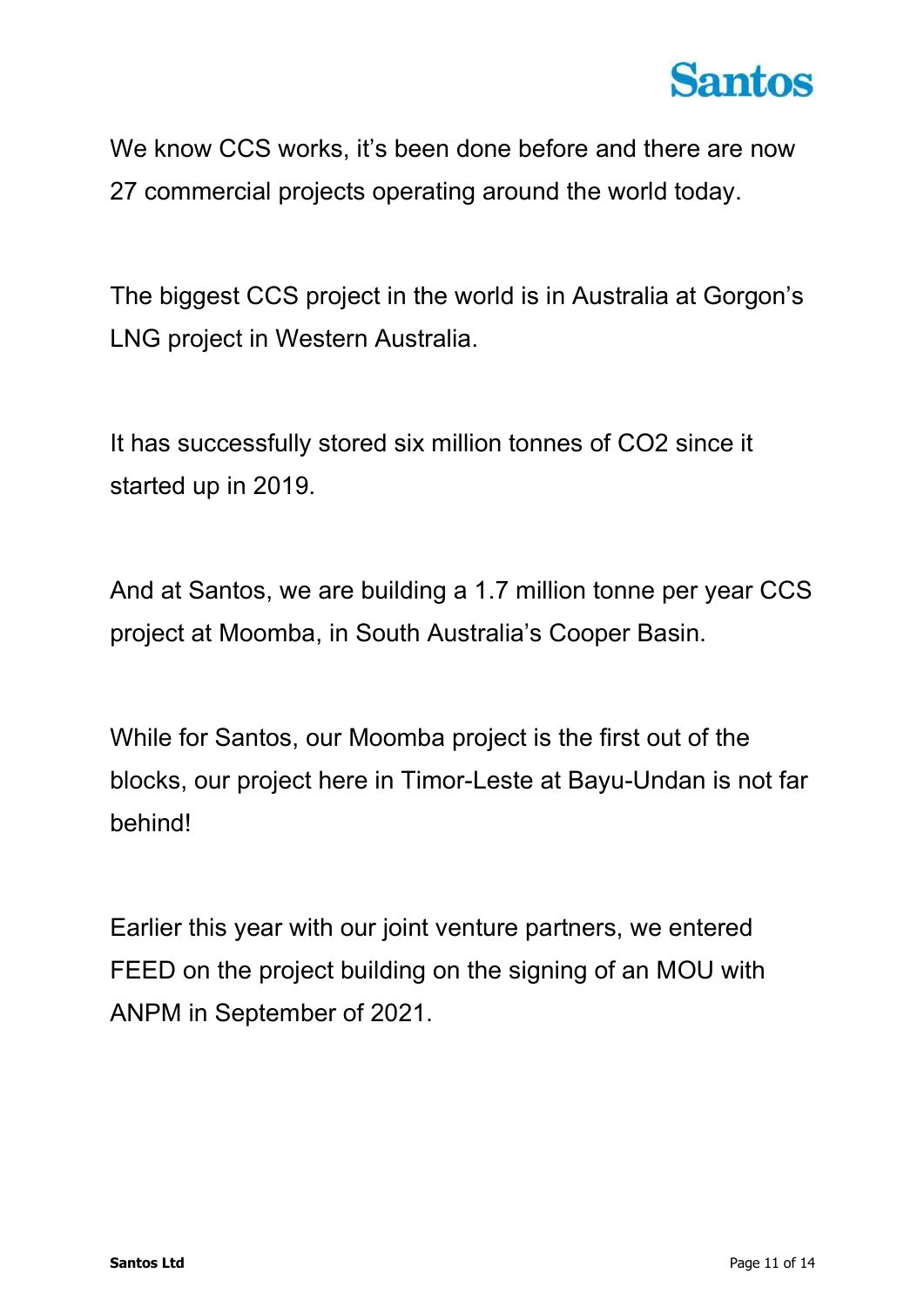

We are looking at a storage capacity of around 10 million tonnes of CO2 per year – using existing infrastructure, once production from the field ceases.

Prior to the CCS project and at the cessation of production, the first step would be to make the facility safe and clear of hydrocarbons through a "Suspension of Operations" phase.

Once safe, removal of facilities such as the floating storage offtake vessel and associated in-field infrastructure can occur.

Decommissioning the FSO will create significant opportunities for the local community. We will have a focus on local content during this phase, particularly for the cleaning prior to disposal of equipment.

It will be critical to ensure the appropriate regulatory frameworks are in place for this work and we are currently working with the Government and regulator ANPM on this.

Following the suspension of operations phase, the Bayu-Undan facility would be in a state ready to transition to a CCS project if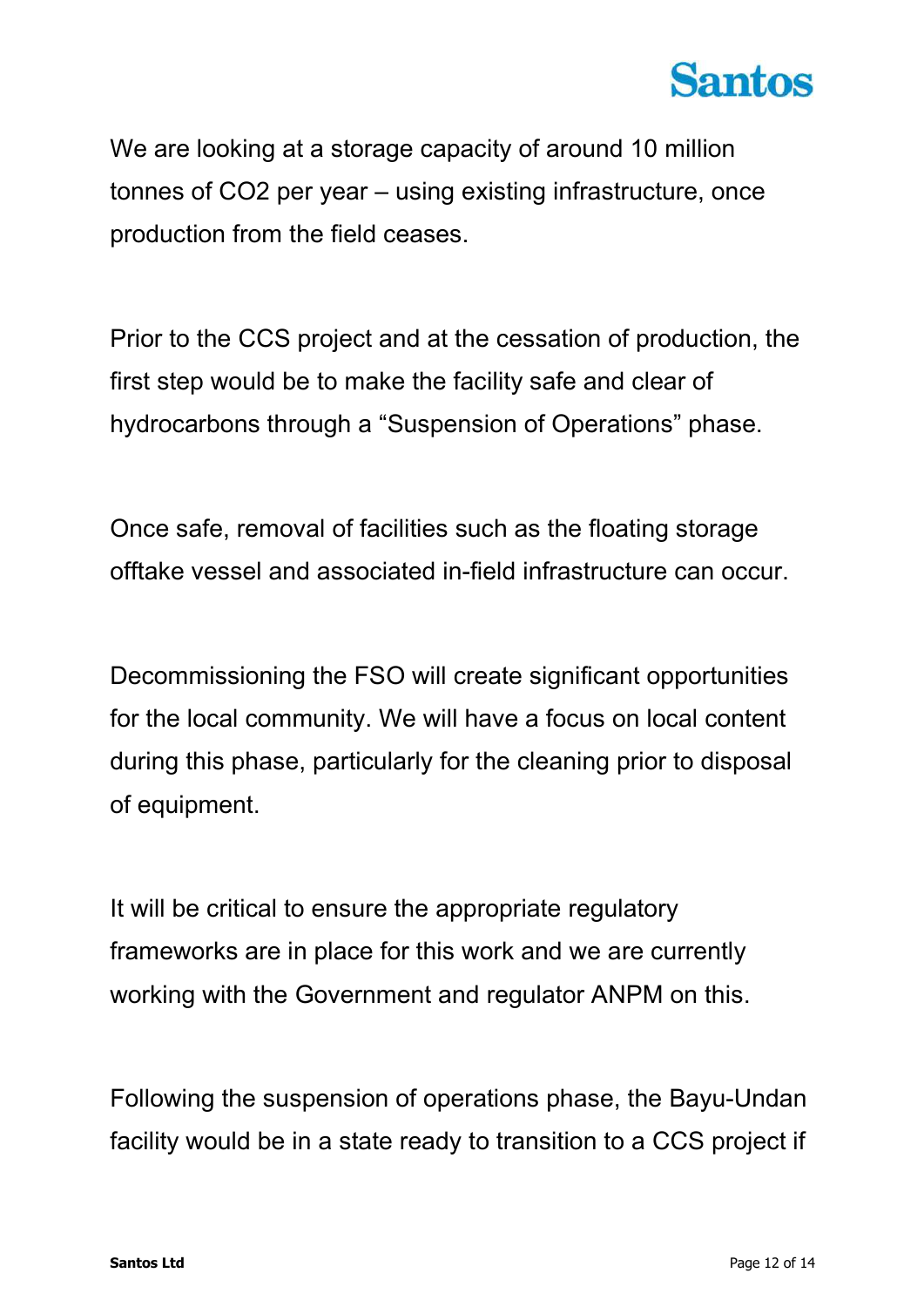

that is what our Joint Venture partners and the Government of Timor-Leste support.

Given that the wells and the facilities are already in place, Bayu-Undan CCS could be a low-cost, large-scale, commercial CCS project that could store CO2 from regional projects, including any future Timor Leste developments.

This CO2 storage capacity at Bayu-Undan has the potential to provide the carbon solution for undeveloped fields in the region.

Bayu-Undan CCS has the potential to be the catalyst for the development of other fields. Santos' Barossa project could be the foundation customer, delivering 2.3 million tonnes of CO2 per year, making Barossa one of the lowest-carbon intensity LNG projects in the world.

As we move through the FEED process, I'm excited to continue to explore the opportunities this project could deliver for the people of Timor-Leste.